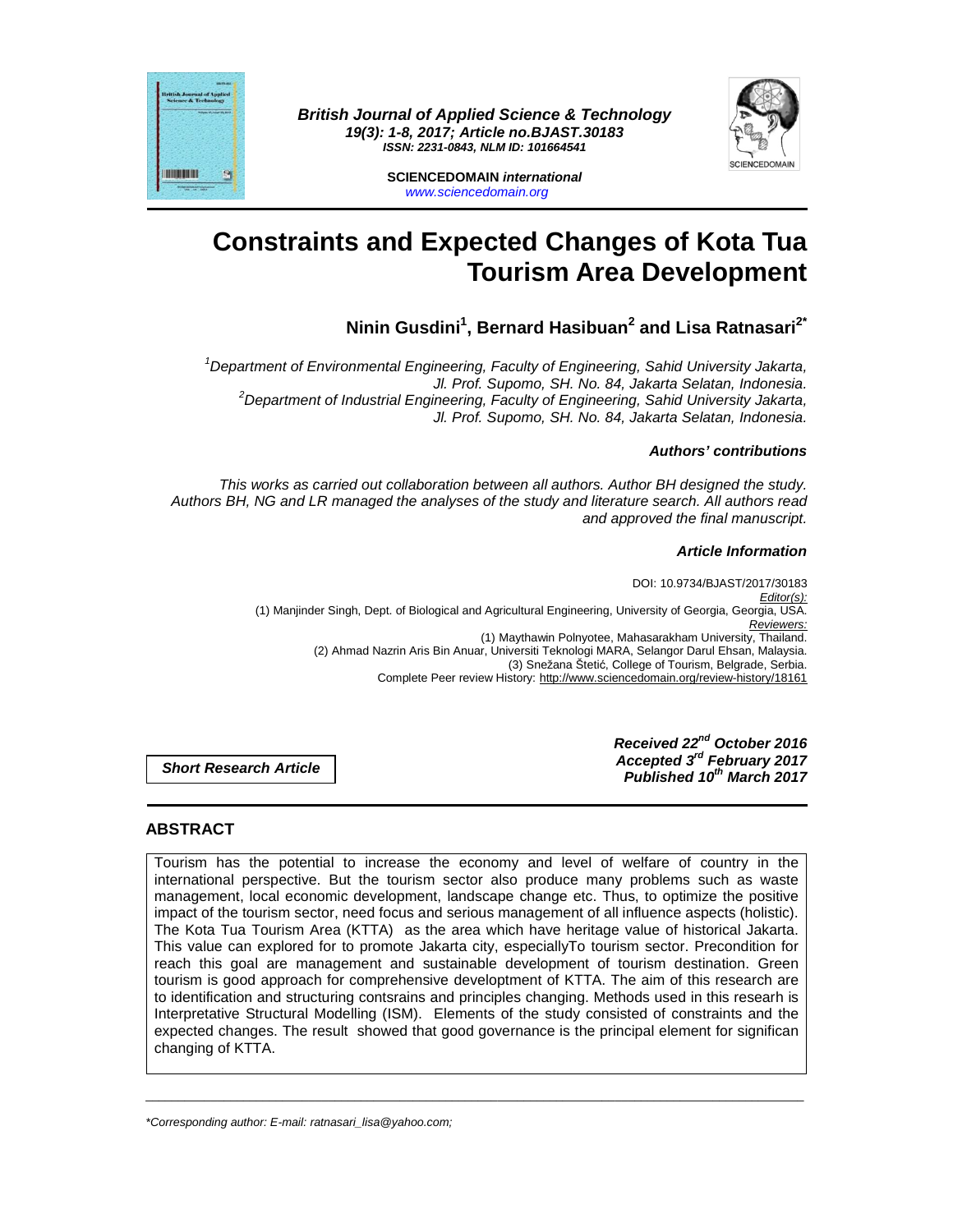Keywords: Good governance; tourism destinations; ISM; local economic development

#### **1. INTRODUCTION**

Jakarta as the capital city of the Republic of Indonesia has a variety of phenomena of business activities, the center of government and as a tourist destination cities in Indonesia, which has a variety of unique attractions such as culture, shopping, history and so on. Jakarta is also a gateway tourist arrivals from overseas and also become a tourist destination for domestic travelers. One tourist destination is the city of Jakarta Kota Tua. Kota Tua is a tourist area and conservation potential, attractive and inexpensive. Tourism Region Kota Tua is visited by hundreds of thousands of visitors every weekend. The tourists do activities visit museums and historical attractions, some tourists find it important to explore aspects of the history of Kota Tua and the nation, partly to try to reminisce [1].

Sustainable tourism is one approach of destination tourism management have to consider balanching of aspect economis, ecologi and social. The command goal of tourism business economic growth has to followed of sustainable ecology and social welfare [2].

By using ISM (Interpretative Structural Modelling) designed recommendation system for strategic policies to develop tourism area to the Kota Tua area of green tourism.

Development of Kota Tua tourist activities have positive and negative effects, both in terms of economic, social, environment and communities. The positive impact of the development could be the increase in people's income, increase the income and foreign exchange, employment and business opportunities for the local population as well as increasing public awareness of the importance. The negative impact that often arise in the development of tourism activities in the form of destructive acts (vandalism) against these attractions, both the building and its surroundings.

Of ecotourism activities conducted at this raises several issues that could potentially hinder the future development of environmentally sound tourism which will obstruct also improving the economy of the tourism sector due to the reduction or even loss of the ability to provide services in Kota Tua of ecotourism.

In order to develop the tourist area of Kota Tua as green tourism, the need for the role of the city government that encourages improvement and optimization as well as utilization of tourism potential in order to make improving incomes community economic and regional development with due regard to the environment.

For that we need to do research on Tourism Area Development Strategy Kota Tua as the Green Tourism which is able to provide benefits to all stakeholders on an ongoing basis and can be used as a recommendation like Jakata city local governments in developing tourist area of Kota Tua.

The purpose of this study is:

- a. Identify the obstacles in the development of KTTA as a tourist destination in a sustainable manner and the changes you want.
- b. Identify constraints and key changes in the development KTTA.
- c. Structuring constraints and desired changes in the development KTTA.

# **2. LITERATURE REVIEW**

Tourism development it tends to emphasize the economic aspect, which brings the impact of pressures on resource exploitation both natural, human, and local culture. This puts the need for increased awareness and practice of tourism sustained by the tourist industry and also as a matter of urgency [3]. Kholil and Tagian [4] indicated that ISM is a method that can be used to analyse the complex problem in a system.

The involvement and role of stakeholders have a large impact on the success of a program / destination [5,6]. Among the stakeholders are able to influence and be influenced in their role. Therefore, the effect of mutually reinforcing / mutual encouragement is needed in efforts to achieve goals. The influence of the presence of stakeholders in the effort to achieve a program/destination can be seen from the impact caused by interests stakeholders [7], binding on stakeholders [8] and the conditions psykologis stakeholders [9]. By knowing the factors that affect the achievement of program /objectives by pemengku interests, the person in charge of the program can manage and create the success of the program / the purpose. In the opposite, if the interaction and the role of stakeholders are not properly managed there is often a conflict both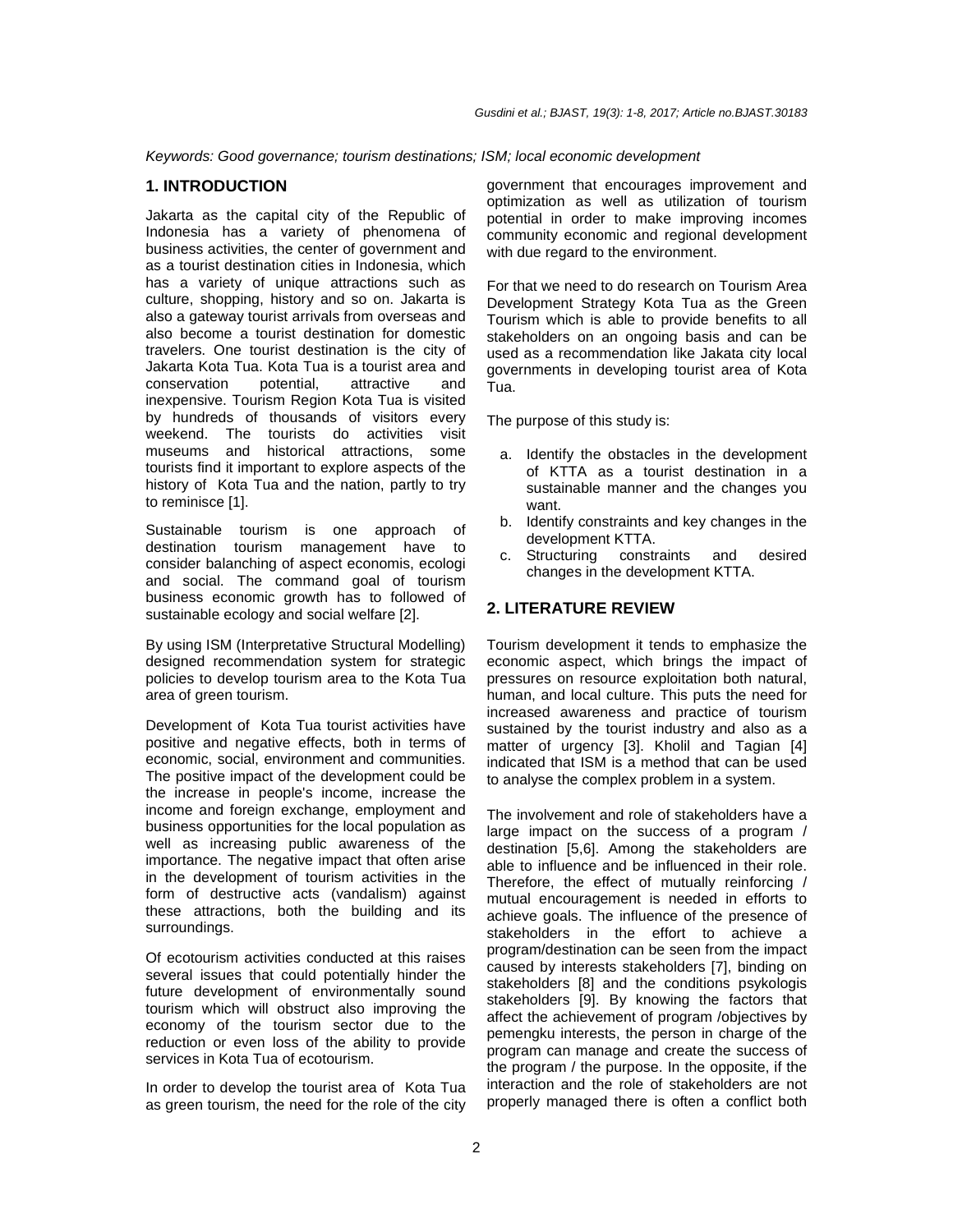structural conflict and social conflict [10]. Managing stakeholders is essential to those responsible for the program, while program leaders to consider a variety of needs, interests and expectations of stakeholders [11]. In the context of the development of KTTA as one of the main tourist destination that holds the principles of green tourism, the role and interaction among stakeholders need to be aligned and managed so as to have the same vision [12,13]. The complexity of the interaction and the role of these stakeholders in the analysis and collated into the structure so that it can be translated with the clearer and simpler the relationship between stakeholders [14,15]. This can help to avoid conflicts and overlap the role and authority of the respective stakeholders.

#### **3. METHODOLOGY**

ISM can be used to identify and analyze the interactions between the elements of a system. Saxena et al in Marimin [16] stated that the ISM is one of the descriptive techniques to analyze and mentrukturkan contextual relationships between the elements are there. Interpretive structural modelling (ISM) is a well-established methodology for identifying relationships among specific items, which define a problem or an issue [14]. Structuring between these elements is used to photograph the complex relationship of a phenomenon that occurs.

Analysis of the ISM has three stages, ie, identification systems, determine the contextual relationship between elements, structuring among sub elements. This analysis is based on expert opinion (expert judgment) [17]. In addition, the stages of the use of ISM analysis can be seen in Fig. 1.

In this study, the element used is composed of two elements, namely the obstacles encountered, and the changes you want.



**Fig. 1. Stages analysis with ISM**  (Source: [15])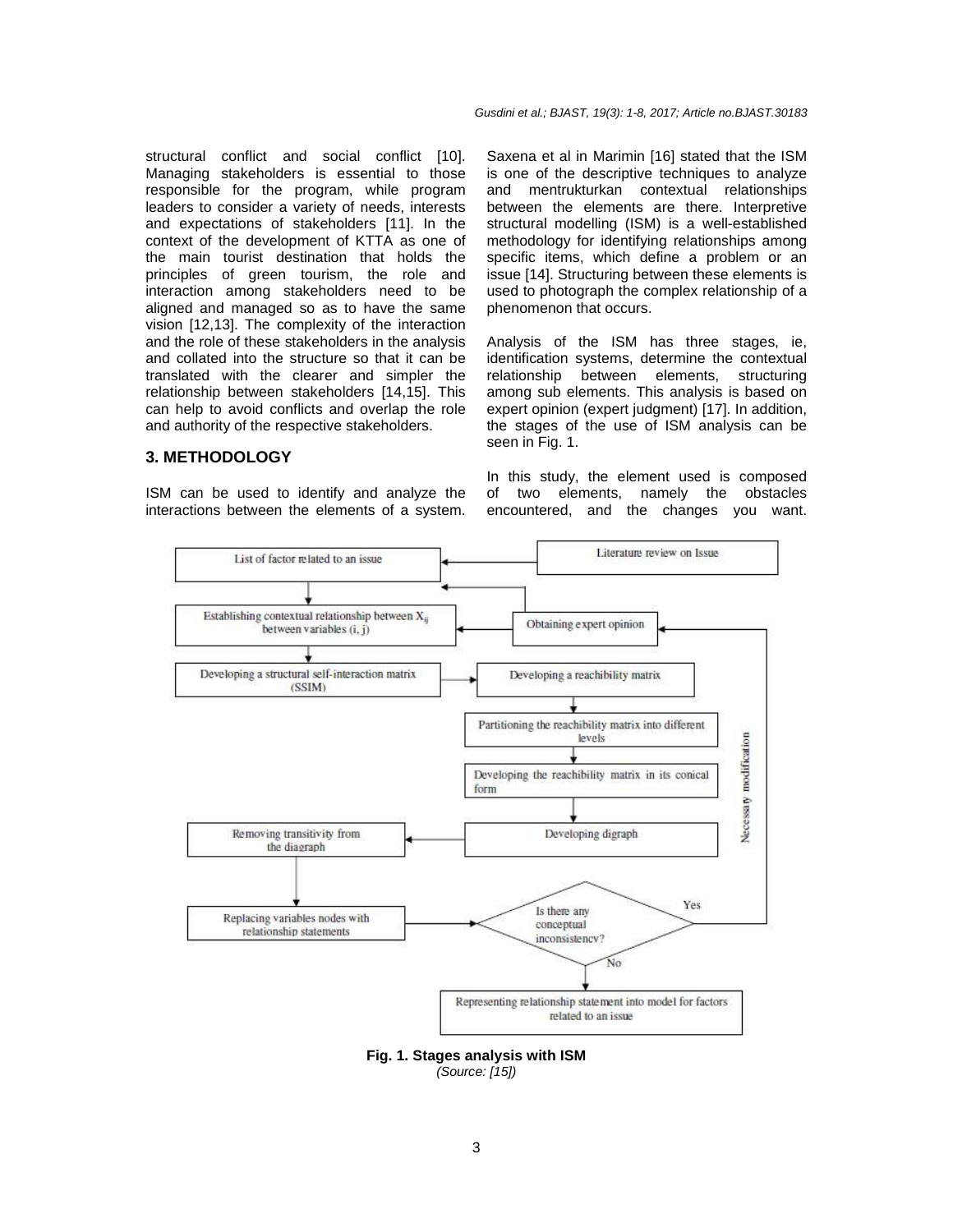Determination of sub-elements of each element based on the results of focus group of stakeholders and experts. Stakeholders involved are public sector, commercial sector, heritage group, and community. Analysis at the end of each sub-element is classified into four classifications, namely, independent, Linkage, Autonomuos, and dependent [18,19].

# **4. RESULTS AND DISCUSSION**

KTTA development strategy as one of tourist destinations based on the history of green tourism principles drawn up taking into account the constraints faced by managers and stakeholders KTTA. Sub elements of each of the elements obtained from the results of discussions by stakeholders comprising KTTA existing managers, businesses in those areas KTTA, artists, police, responsible for tourist destinations in KTTA and tourism office in Jakarta.

Sub-element obstacle to developing KTTA as a tourist destination based green tourism are as follows: (1) not integrated governance of destination, (2) un standard procedure of services, (3) not competence human resources, (4) In secure situation, (5) Not optimize publication, (6)Trading management, (7) Un supporting infrastructure. Sub program elements required to minimize the existing obstacles in realizing a tourist destination is sustainable if: (1) To be world heritage, (2) local economic growth, (3) Uniqueness of destination, (4) Gross Domestic product (GDP) growth, (5) integrated governance of destination.

# **4.1 Obstacles in the Development of KTTA**

Based on the justification/expert opinion on existing sub elements, determined contextual relationship between the sub-elements. Results justifications, quantified for structuring and classification of sub-elements. Quantification of expert opinion through the stages of preparing Reachability Matrix (RM) in describing become a component of driver power (DP) and the dependence Reachability Matrix (RM) for the element of constraint in this study, can be seen in Table 1 and the classification of sub-elements can be seen in Fig. 2.

Based on the calculation in the reachability matrix, which has a sub element driving power value of the largest sub element of governance that are not integrated (K-1) and the security is not optimal (K-4). The second sub-element is in the quadrant to quadrant IV or sub-element is independently. Both of these sub-elements, has a great ability to change the phenomenon. This means that if kendua these obstacles can be resolved or handled properly, then the effort to KTTA development as a tourist destination can be met in a sustainable manner. Nor vice versa, when both types of constraints are not resolved properly, the effort to be achieved will be difficult to be fulfilled. Expected governance is integrated organizations KTTA manager and has significant authority to take the policy in the development and management of KTTA. Sub elements that un standard procedure of services (2) and (3) Not competence human resources is in quadrant III or quadrants linkage. Both of these sub-elements have thrust relatively strong and relatively easily affected. Both of these sub-elements, should receive the most attention. The second subelement is very unstable but has no effect or a large effect on the phenomenon exists. When service procedures and HR completed / to be improved then KTTA development in a sustainable manner. For sub elements are Not optimize publication (5), Un supporting infrastructure (7) and implementation of trading management (6) lies in quadrant II (Independent). The third sub-element has a lower thrust and not easy to be influenced. Specifically on sub elements of infrastructure and publications that are in the border area with quadrant III, this shows that if both these subelements in the intervention by making improvements then, these two elements can provide relatively large boost to the achievement of objectives in development KTTA. As for the implementation of the zoning / structuring trader, expressed as sub-elements of the most easily influenced. Sub elements are easily influenced because it is tied to the applicable rules and policies and preferences of tourists.

Referring to the results of the classification of sub-elements and an assessment of the driving power and the dependent, built the structure of the constraint. Constraints on the bottom is the most strategic constraints, and a key factor for Achieving the Development Goals KTTA. Structuring constraints can be entered for the Government in formulating priorities the completion of the obstacles encountered. Structural constraints in KTTA development can be seen in Fig. 3.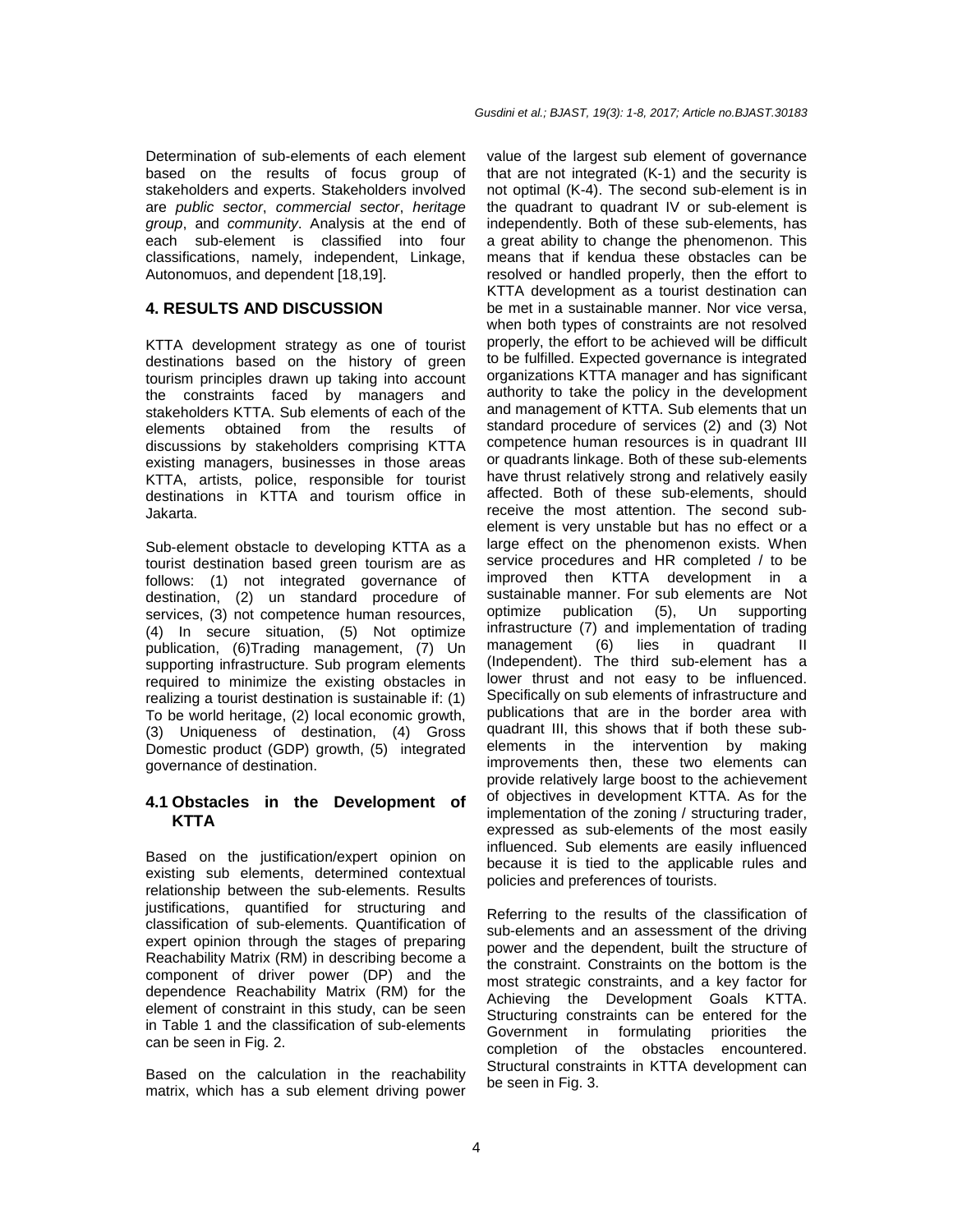|                | 1 | $\overline{2}$ | 3 | 4 | 5 | 6 | 7 | <b>DP</b>      | $\mathsf R$ |  |
|----------------|---|----------------|---|---|---|---|---|----------------|-------------|--|
| $\mathbf{1}$   | 1 | 1              | 1 | 1 | 1 | 1 | 1 | $\overline{7}$ | 1           |  |
| $\overline{2}$ | 0 | 1              | 1 | 0 | 1 | 1 | 1 | 5              | 2           |  |
| 3              | 0 | 1              | 1 | 0 | 1 | 1 | 1 | 5              | 2           |  |
| 4              | 1 | 1              | 1 | 1 | 1 | 1 | 1 | 7              | 1           |  |
| 5              | 0 | 0              | 0 | 0 | 1 | 1 | 1 | 3              | 3           |  |
| 6              | 0 | 0              | 0 | 0 | 0 | 1 | 0 | 1              | 4           |  |
| 7              | 0 | 0              | 0 | 0 | 1 | 1 | 1 | 3              | 3           |  |
| D              | 2 | 4              | 4 | 2 | 6 | 7 | 6 |                |             |  |
| L              | 4 | 3              | 3 | 4 | 2 | 1 | 2 |                |             |  |
|                |   |                |   |   |   |   |   |                |             |  |

#### **Table 1. Reachability matrix for element constraints**



#### **Fig. 2. Classification sub element constraints**  Legend

- 1 Not integrated governance of destination<br>2 Un standard procedure of services
- 2 Un standard procedure of services<br>3 Not competence human resources
- 3 Not competence human resources<br>4 In secure situation
- 4 In secure situation<br>5 Not optimize public
- Not optimize publication
- 6 Trading management<br>7 In supporting infrastri
- Un supporting infrastructure

Fig. 3 shows that constraints in terms of governance and security are major constraints (key factor) in the development of KTTA. Actual conditions, the management organization KTTA only level where with such position, managers find it difficult to make policy and action plan for its authority is very limited. Improvements to the system of governance in this case KTTA management organization include increased authority may provide an enormous impact on the strengthening and development of KTTA. Similarly, the security issues. Security, especially as a tourist destination, is the basic problem that must be guaranteed by the government and

managers to be in demand by tourists. Improvements in terms of security guarantees can encourage people to be interested in visiting these destinations as well as the disruption of the asset can be minimized if the security of the area can be met. If both these obstacles fix that encourages more significant in the development of KTTA. Fig. 3 shows that constraints in terms of governance and security are major constraints (key factor) in the development of KTTA. Actual conditions, the management organization KTTA UPK only level where with such position, managers find it difficult to make policy and action plan for its authority is very limited. Improvements to the system of governance in this case KTTA management organization include increased authority may provide an enormous impact on the strengthening and development of KTTA. Similarly, the security issues. Security, especially as a tourist destination, is the basic problem that must be guaranteed by the government and managers to be in demand by tourists. Improvements in terms of security guarantees can encourage people to be interested in visiting these destinations as well as the disruption of the asset can be minimized if the security of the area can be met. If both these obstacles fix that encourages more significant in the development of KTTA.



#### **Fig. 3. Structure constraints in development KTTA**

Legend

- 1 Not integrated governance of destination
- 2 Un standard procedure of services<br>3 Not competence human resources
- 3 Not competence human resources<br>4 In secure situation
- In secure situation
- 5 Not optimize publication
- 6 Trading management
- 7 Un supporting infrastructure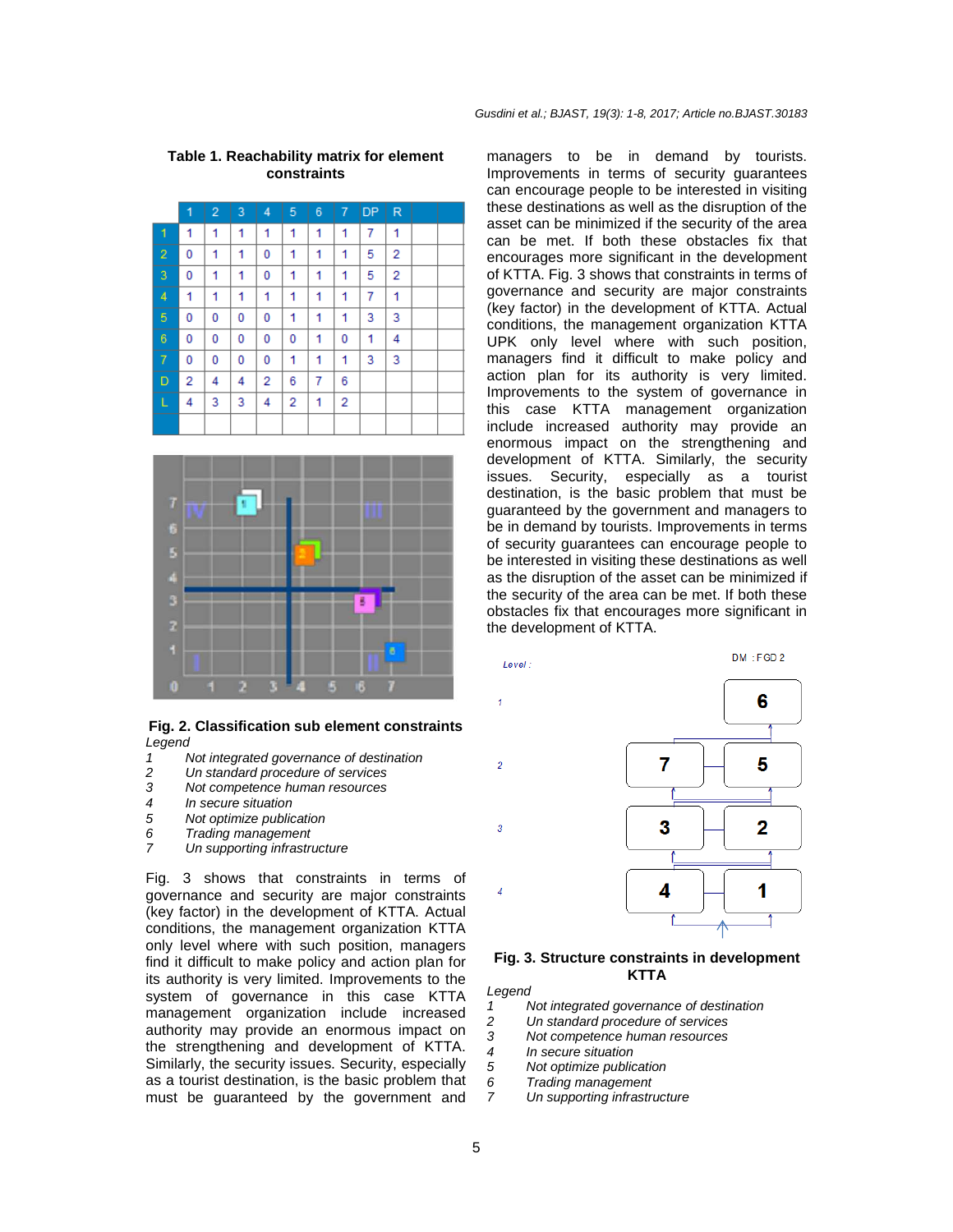# **4.2 Expected Changes with KTTA Development**

Expected changes in the element in the development of KTTA based on the expert opinion had been translated into Reachabillity Matrix (RM) can be seen in Table 2 and Fig. 4 of the image.

**Table 2. Reachability matrix program needed** 

|                | 1 | $\overline{2}$ | $\overline{3}$ | 4 | 5 | <b>DP</b> | R |  |  |
|----------------|---|----------------|----------------|---|---|-----------|---|--|--|
| 1              | 1 | 1              | 1              | 1 | 0 | 4         | 2 |  |  |
| $\overline{c}$ | 0 | 1              | 1              | 1 | 0 | 3         | 3 |  |  |
| 3              | 0 | 0              | 1              | 0 | 0 | 1         | 4 |  |  |
| 4              | 0 | 1              | 1              | 1 | 0 | 3         | 3 |  |  |
| 5              | 1 | 1              | 1              | 1 | 1 | 5         | 1 |  |  |
| D              | 2 | 4              | 5              | 4 | 1 |           |   |  |  |
| L              | 3 | 2              | 1              | 2 | 4 |           |   |  |  |
|                |   |                |                |   |   |           |   |  |  |



#### **Fig. 4. Classification sub-element program needed**

Legend

- 1 To be world heritage
- 2 Local economic growth
- 3 Uniqueness of destination
- 4 Gross domestic product (GDP) growth<br>5 Integrated governance of destination
- Integrated governance of destination

Based on the results of reachability matrix in Table 2, the value of the driving power was greatest in sub elements integrated Governance (PR-5). Sub elements into world heritage (PR-1) are in quadrant IV which indicates that the subelements has thrust (the power to make an impact) high while the value of the dependent is relatively low. Both sub-elements of these

changes have an impact / influence greatly to the development KTTA and sub-element is not easy to influence. This means that if the sub-element is obtained / achieved, will have a significant impact on the development KTTA. But among the two sub-elements of these capabilities thrust of the sub element is more significant governance / bigger than the sub element in the development of world heritage KTTA. Intervention against takelola in terms of strengthening the organization can encourage the development of various implementation efforts KTTA. While changes as world heritage could encourage other sectors that support the development KTTA to be sustainable. Sub elements of the economic boom (PR-2) and an increase in GDP (PR-3) is in quadrant III (Linkage). The second sub-element has a sizable thrust characterized by the value of driving power but sub-element is more volatile than the subelements that are in quadrant IV. Economic improvement of society and the economy of the region, one of the targets expected changes. This is related to the sustainability of a program/policy. The economic recovery may mendorng public awareness and concern of the community/local residents to continue to support the program/ policy set, so that programs / policies to be sustainable. Changes in terms of increasing the attractions and uniqueness of KTTA, located in quadrant II (Dependent). Sub elements in this quadrant have a relatively low thrust to the development of KTTA and easy to be influenced by various factors.

Referring to the results of reachability metric, in the craft structure of the expected changes in the development KTTA. This structuring can define key factor in terms of the expected changes to the development KTTA. Structural changes are expected to be seen in Fig. 5.

Fig. 5 shows that the expected change in terms of governance is a major change expected (key factor) in the development of KTTA ongoing basis. Changes in governance are expected to strengthen the authority of the management organization both in terms of planning, implementation, evaluation and development. While the target next change that as world heritage, is expected as a lever against KTTA development efforts, especially in the economic sector, both the local economy and the region's economy. When the target was reached in efforts to change KTTA development policies and programs are expected to be sustainable.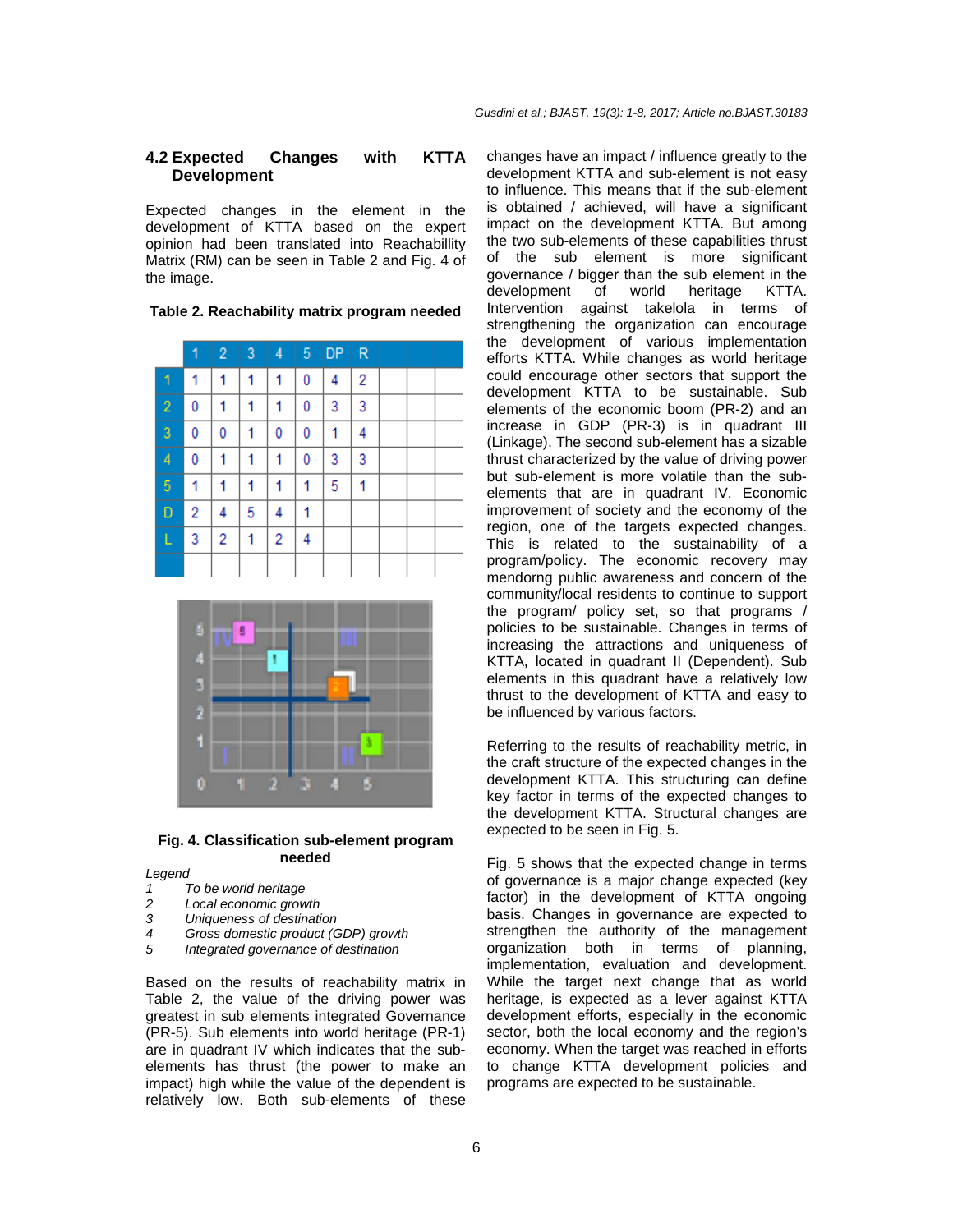

#### **Fig. 5. Structure changes expected**  Legend

- 1 To be world heritage
- 
- 2 Local economic growth<br>3 Uniqueness of destination Uniqueness of destination
- 
- 4 Gross domestic product (GDP) growth<br>5 Integrated governance of destination Integrated governance of destination

# **5. CONCLUSION**

KTTA development can take place in a sustainable manner by taking various efforts to resolve the main obstacles faced by managers. The main obstacle (key factor) such that (1) Revitalization KTTA governance and (2) Increased security in tourist destinations KTTA. Completion of both these constraints mean finishing constraints / problems of a base to develop tourist destinations. This is in line with the main target to be achieved is a change of governance KTTA integrated manner.

# **ACKNOWLEDGEMENT**

We would like to extend our thanks to Monistry of Research, Technology, and Higher Education which has financially supported this research. Special thanks go to management unit activities KKT which has provided the necessary data and support for this research.

# **COMPETING INTERESTS**

Authors have declared that no competing interests exist.

#### **REFERENCES**

1. UPK Kota Tua. Mengenal Lebih Dekat Kawasan Kota Tua Jakarta. Dinas Pariwisata dan Kebudayaan Provinsi DKI Jakarta; 2014.

- 2. Bernard Hasibuan, Lisa Ratnasari, Ninin Gusdini. Consumer preferences analysis of Kawasan Kota Tua, Jakarta. British Journal of Applied Science & Technology. 2016;15(4):1-7.
- 3. Subroto, Budiarto. Influence of economic, socia-cultural, and environmental of tourism toward pro-poor tourism initiatives in bunaken national marine park.<br>proceeding. The  $14<sup>th</sup>$  International proceeding. The  $14<sup>th</sup>$  International Conference on QIR (Quality in Research). 1013 Agustus 2015. Lombok.
- 4. Kholil, Diane Tangian. Institutional models of Bunaken National Park (BNP) management to ensure sustainability of ecological and economic functions. International Journal of Development and Sustainability. 2012;1(2):391-401. ISSN: 2168-8662

Available:www.isdsnet.com/ijds ISDS Article ID: IJDS12080702

- 5. Pintardi H, I. A. Peran Kondisi Pemangku Kepentingan dalam Keberhasilan Proyek. Jurnal Manajemen dan Kewirausahaan. 2011;13(2):135-150.
- 6. Talib F, Zillur Rahman. Analysis of interaction among barriers to quality management implementation using intepretative structural modeling approach. Benchmarking an International Journal. 2011;18(4):563-574.
- 7. Nguyen NH, S. M. Stakeholder impact analysis of infratructure project management in developing countries: A Study of participation of project manager in State-Owned Engineering Firm in Vietnam. Construction Management and Economics. 2009;27(5):1129-1140.
- 8. Ayuso S, R. M. Maximazing stakeholders interest: An empirical analysis of the stakeholder appoach to corporate governance. IESE Business Scool, University of Navara; 2006.
- 9. Tuuli MM, R. S. Performance consequence of psychological empowerment. Jurnal of Construction Engineering and Management. 2009; 135(12): 1334-1347.
- 10. Lienert J, S. F. Stakeholder analysis combined with social network analysis provides fine-grained insights into water infrastucture planing process. Journal of Environmental Management. 2013;125: 134-148.